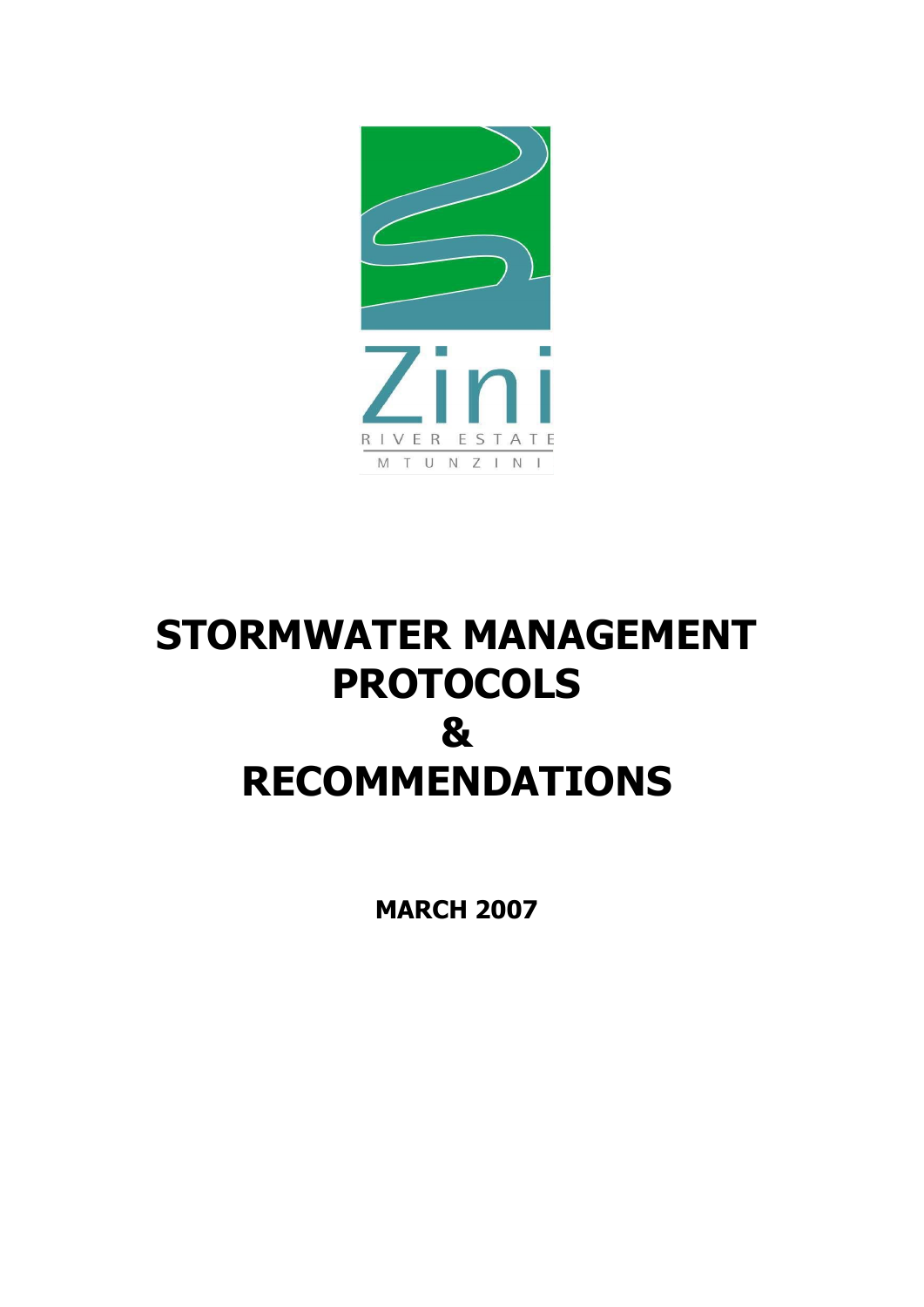## **STORMWATER MANAGEMENT PROTOCOLS**

It is a requirement of the development that all construction activities within the estate comply with the Environmental Management Plan (EMP) and thus the contractor is to take cognizance of all aspects of the EMP whilst performing his construction activities. This document is supplementary to the EMP and the control measures set out herein are not to be considered all encompassing as the contractor will also have to adapt his control measures to the onsite conditions.

All Stormwater must be controlled on site. The following acts as a guideline only and the responsibility remains with the owner of each site to ensure that all controls are put into place to control washaways during the construction process.

All stormwater control plans must have details regarding the "During Construction" management of storm water on site. All specifications must be noted in detail and sketch form. The implementation and the ongoing management of these controls will be monitored by ZREHOA. Penalties will be incurred where these have not been constructed according to the detailed plan issued by the engineers, causing any damages to neighboring properties.

#### **1. During Construction Stormwater Controls :**

The site is sloping and the sands are erodable and thus adequate controls to reduce stormwater run-off velocities and potential erosion damage are to be implemented and kept in place throughout the construction phase and the contractor must ensure that all control measures are continually maintained in good effective working order. Prior to any machine moving on site adequate rows of stormwater flow reduction check berms i.e. silt fencing and/or sand bagging must be erected to protect the site.

A screen attached to bonnox fencing must be erected on top of the banks immediately after platforms and final cuts are established and confine only the workable area needed by the contractor. All areas outside the screen attached to bonox fencing are to be planted to final specifications where possible. The top 50mm of soil, (or as specified by the engineer) must be stripped and stock piled on one side of the site. This is to be spread over all banks on the exterior of the site once the perimeter shade cloth fencing has been erected.

As soon as the fencing has been erected, the builder is to install all sandbagging and other controls (i.e. silt fencing, strip sodding, earthberms, etc) required "During Construction."

All stormwater controls must be in accordance with the Stormwater Management plan approved by ZREDRC. Where necessary and/or under instruction from ZREDRC, additional controls must be implemented immediately.

All silt traps, berms, agricultural trenches, drains, roads, etc must be maintained immediately after any damage is done (within 24 hours).

All areas that incur damage during rain storms are to be rehabilitated as soon as the area in question has dried out sufficiently to allow work to take place. All remedial fill is to be adequately benched into the existing soil mass and compacted to 95% Mod AASHTO.

All stormwater channeled off the site must be directed in such a manner as not to cause damage to common / neighboring grounds.

The permanent stormwater control reticulation should be installed as early as possible in the construction phase. Any stormwater directed into the estate system in the development must have controls in place to trap any sediment from getting into the estate stormwater system. Where applicable this can be achieved by forcing runoff through a succession of silt catches e.g. Silt fences. All precaution must be taken to ensure sediment / run-off does not end up in estate common ground, neighboring properties, dams, ponds or wetlands.

It is essential that all completed embankments and large open areas are topsoiled and planted with vegetation as soon as practical on completion. **In this instance, the banks are to be shaped as required by the Client and then handed over to the landscape contractor to carry out the planting. It is recommended that a full coverage of sods staked to the embankment is used.**

The contractor is to take note of vulnerable points after all precipitation and reinforce the stormwater control measures in these areas.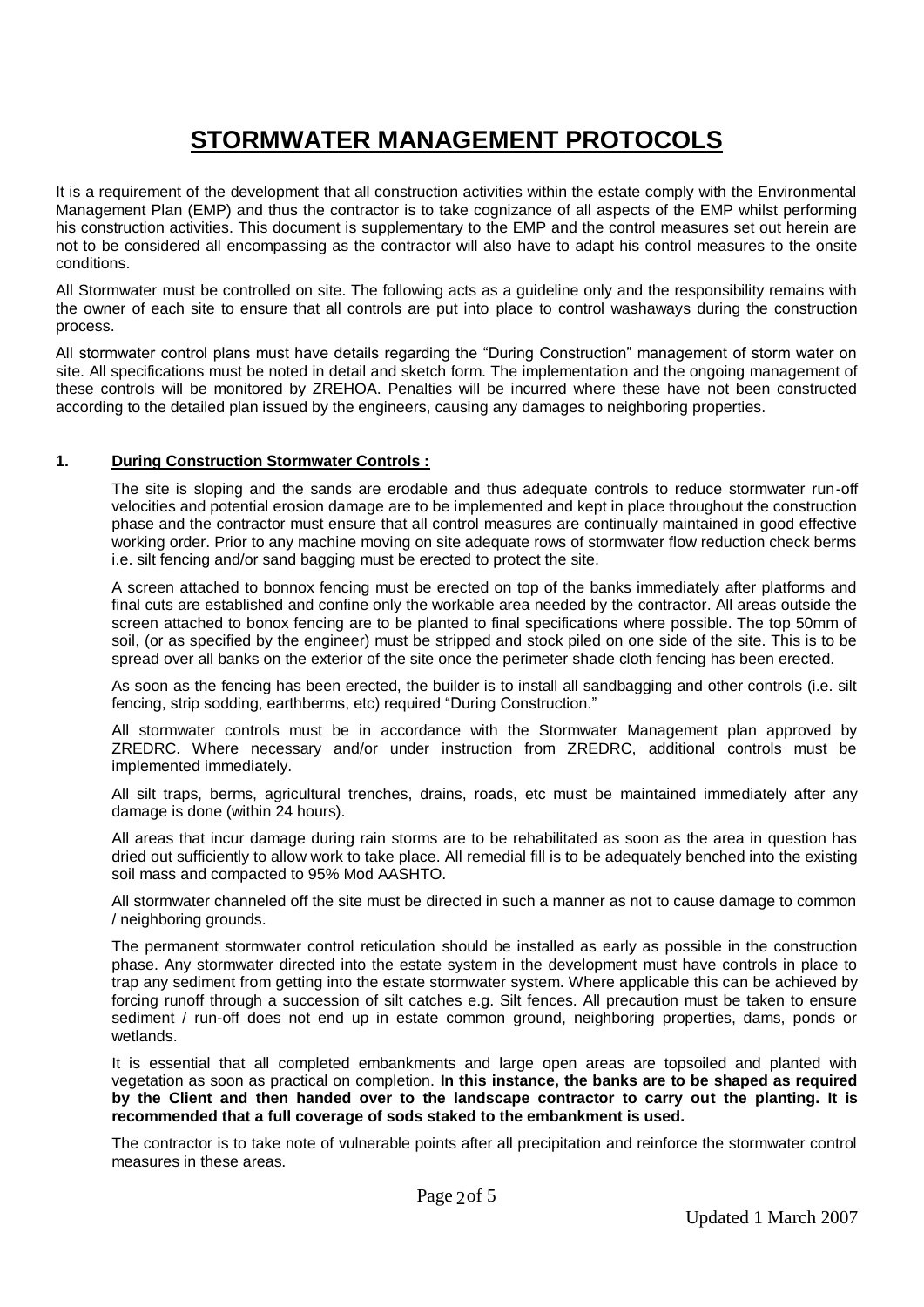At the end of each working day the access route onto the site must be protected by sandbagging, to prevent the flow of stormwater and silt onto or off the site.

#### **2. Permanent Stormwater Controls (post construction completion) :**

The permanent stormwater control measures must be in compliance to the Approved Engineers Stormwater Management Plan for permanent Stormwater Management. All sites are to ensure that stormwater is directed into either approved soakaways or where available into the estate stormwater network.

Where tying into the existing estate stormwater network, the builder is to obtain the approval of the ZREHOA prior to commencing with the installation.

Open channels must be designed to contain all run-off on site. No stormwater is to be channeled onto a neighboring property.

All terraces and open areas must be shaped to ensure that there are no localized low spots where water can concentrate and cause damage.

All temporary stormwater controls should be kept in place until such time as they are made redundant by the final constructed features and/or until such time that the vegetation has established itself to an extent where the soil is bound in matrix. **The building contractor must maintain the measures during his construction process.**

The reticulation must be maintained in a clear open state to allow run-off to flow unhindered. All vegetation is to be maintained in such a manner that stormwater entrances do not become over grown and blocked. Grass cuttings are to be removed from the site to prevent them entering the pipes.

### **Stormwater Control Recommendations**

| 1) | Control      | <b>Silt Fencing</b>                                                                                                                                                                 |
|----|--------------|-------------------------------------------------------------------------------------------------------------------------------------------------------------------------------------|
|    | Installation | The fence must be a total of at least 450mm in height (300mm above                                                                                                                  |
|    |              | ground, 150mm buried to decrease the risk of undermining).                                                                                                                          |
|    |              | These must be erected as a three-row sieving method. Each row of                                                                                                                    |
|    |              | fencing must be at most 1.5mm apart.                                                                                                                                                |
|    |              | Poles at 1m intervals are to be tied to the fences in order to keep it upright                                                                                                      |
|    |              | All care must be taken to ensure that silt movement does not run around                                                                                                             |
|    |              | this fence. Wing walls of this fence must be created, alternatively sandbags                                                                                                        |
|    |              | wing walls (see $# 5$ ) may be used to control and attenuate the water                                                                                                              |
|    |              | through the silt fence.                                                                                                                                                             |
|    | Uses         | Trap sediment whilst in movement                                                                                                                                                    |
|    |              | To break the force of the water movement and decrease its weight                                                                                                                    |
|    | Composition  | Biddum, 80% Shade cloth, Grass Mat ®                                                                                                                                                |
|    | Management   | These must be cleaned of sediment and checked for damages regularly. An                                                                                                             |
|    |              | excessive build-up of silt against this fence will force too much weight upon                                                                                                       |
|    |              | it and cause it to collapse. Additionally, weak points or damages will allow                                                                                                        |
|    |              | silt to flow through without being sieved and thus render the control                                                                                                               |
|    |              | obsolete.                                                                                                                                                                           |
|    |              |                                                                                                                                                                                     |
| 2) | Control      | <b>Instant Lawn</b>                                                                                                                                                                 |
|    | Installation | This can be used as either full instant lawn or strip sods. Instant lawn can be costly and<br>unless stipulated on the Final Landscape Plan, cannot be used as a permanent planting |
|    |              |                                                                                                                                                                                     |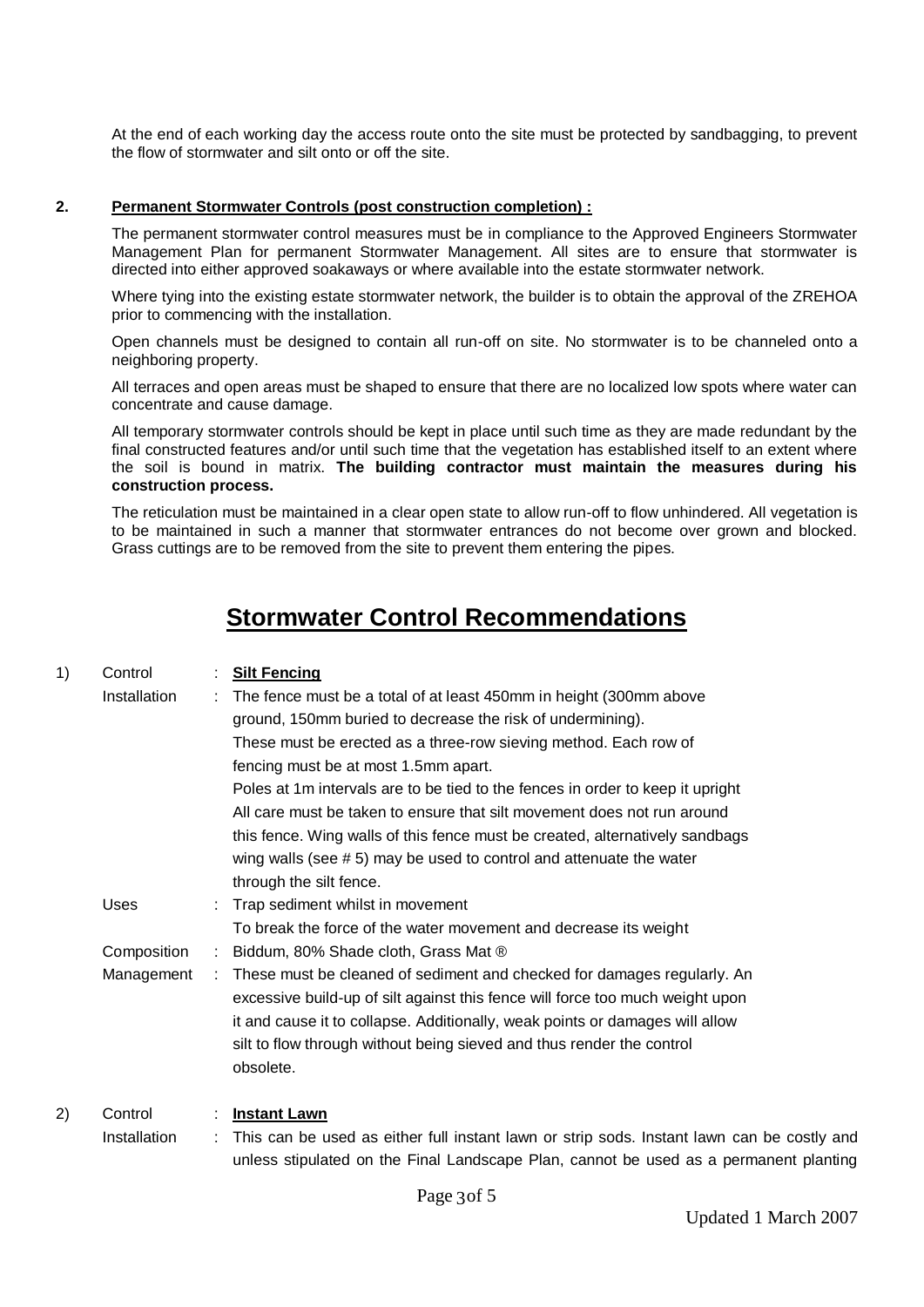|    |                      | solution. Strip sods must be placed at most 1.5m apart in order for this to be effective.<br>These must be pegged if used on steep embankments and require soil preparation (i.e.<br>compost) and frequent watering in order to grow. |
|----|----------------------|---------------------------------------------------------------------------------------------------------------------------------------------------------------------------------------------------------------------------------------|
|    | <b>Uses</b>          | For use on steep banks, used in conjunction with the final landscape planting, will<br>decrease the risk of sheet movement on steep banks.                                                                                            |
|    | Composition          | Must be a ZREHOA Approved Grass.<br>÷.                                                                                                                                                                                                |
|    | Management           | : Requires lots of water. Soil displacement over grass sods will result in the                                                                                                                                                        |
|    |                      | grass dying. Ensure adequate controls above this method are in place.                                                                                                                                                                 |
| 3) | Control              | <b>Horizontal Poles (Banks)</b>                                                                                                                                                                                                       |
|    | Installation         | : Placed in a herringbone order                                                                                                                                                                                                       |
|    |                      | Must be pegged to hold the poles in position                                                                                                                                                                                          |
|    |                      | A soil Berm must be created and mildly compacted above the pole set-up in order to<br>decrease the risk of undermining.                                                                                                               |
|    | <b>Uses</b>          | To slow down run-off, to decrease / minimize the risk of sheet movement                                                                                                                                                               |
|    | Composition          | Various (Gum poles, wattle, bamboo, etc)<br>÷.                                                                                                                                                                                        |
|    | Management           | These must be checked to see that they are stable. May become dangerous if large logs<br>÷.<br>roll. Soil berms must be checked and repaired after rains.                                                                             |
| 4) | Control              | <b>Drainage Pipes</b>                                                                                                                                                                                                                 |
|    | Installation         | Used in conjunction with sandbagging (see $# 5$ ) or earthberms (see $# 6$ )<br>÷.                                                                                                                                                    |
|    |                      | Placed from the top of a platform at a low/weak point                                                                                                                                                                                 |
|    |                      | Pipe to run down the bank to a flat area or into the stormwater system                                                                                                                                                                |
|    |                      | A break pressure wall or pipe, sandbag wall (herringbone formation) is to be created so as                                                                                                                                            |
|    |                      | to break the velocity of the water movement. Ideally the pipe should release water in a                                                                                                                                               |
|    |                      | sheet flow and with as little velocity as possible.                                                                                                                                                                                   |
|    |                      | Silt fencing must be placed in three rows (see # 1) in order to sieve any sediment.                                                                                                                                                   |
|    |                      | All water on platforms must be directed to the pipe by means of trenching or sandbags,                                                                                                                                                |
|    |                      | unless placed at low point. Sandbags must be placed as a 'wall' structure in order to                                                                                                                                                 |
|    |                      | create physical barrier to direct the water to the outfall pipe.                                                                                                                                                                      |
|    | Uses                 | To alleviate the hazard of water ponding                                                                                                                                                                                              |
|    |                      | To minimize the risk of berms breaking and damages as a result of ponding.                                                                                                                                                            |
|    |                      | To attenuate and control stormwater away from workable areas                                                                                                                                                                          |
|    |                      | Composition : P.V.C. piping (various sizes - min 175mm). Shade cloth fence (min 80%) Sandbags or<br>earthberms.                                                                                                                       |
|    |                      | Management : Ongoing management of sandbags, fencing and pies, checks for blockages in the pipe                                                                                                                                       |
|    |                      | that will render this control obsolete.                                                                                                                                                                                               |
| 5) | Control              | Sandbagging:<br>÷                                                                                                                                                                                                                     |
|    | Installation<br>- 11 | Must be used as a means of walling and attenuating water only                                                                                                                                                                         |
|    |                      | Must be placed in brick formation side by side and then the second row placed against the                                                                                                                                             |
|    |                      | first for added strength.                                                                                                                                                                                                             |
|    |                      | Must not be used to pond water on large areas                                                                                                                                                                                         |
|    | Uses                 | For attenuating water in the movement towards drainage pipes and permanent stormwater                                                                                                                                                 |
|    |                      | systems.                                                                                                                                                                                                                              |